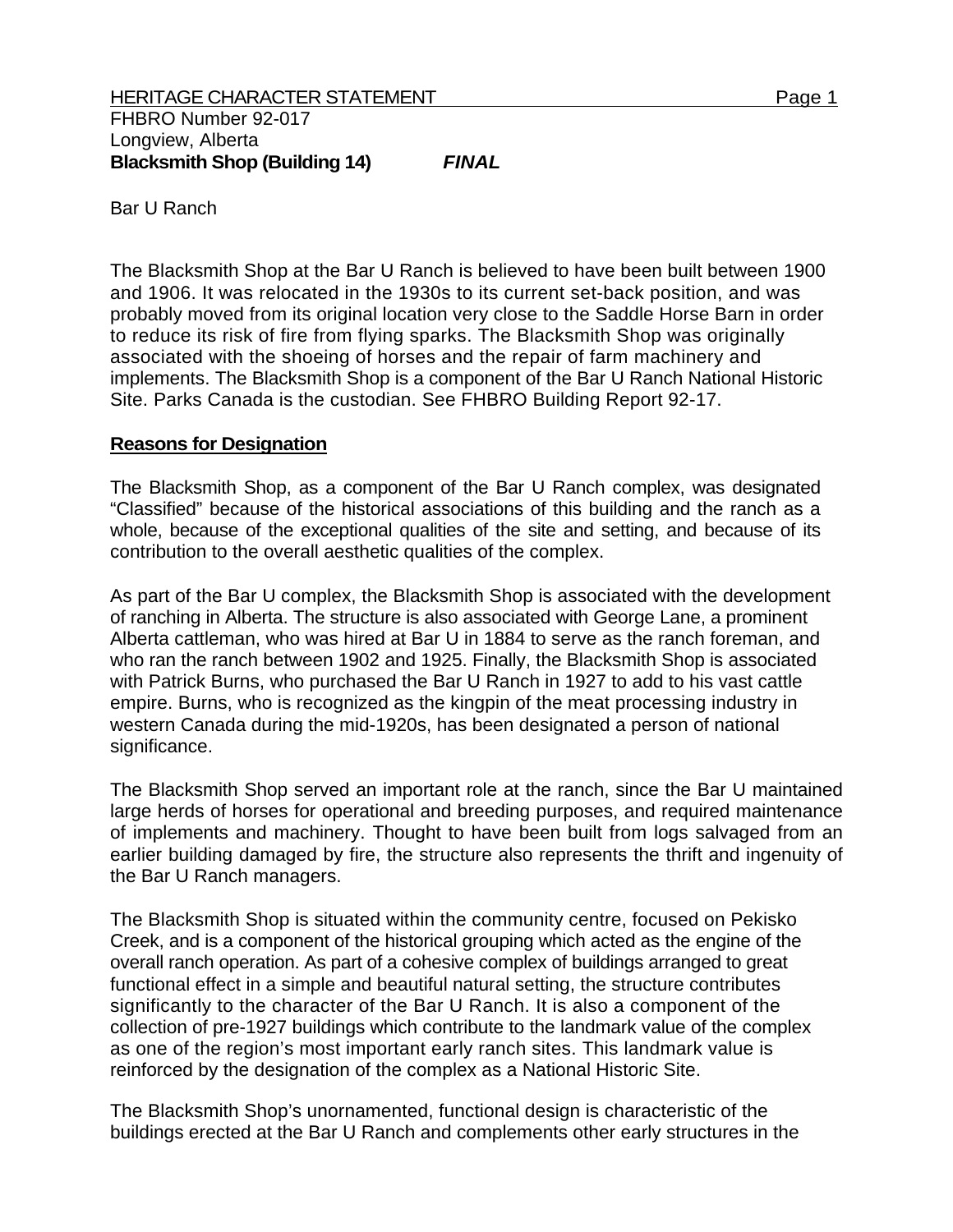Bar U Ranch

vicinity. It has a strong aesthetic impact due to its traditional log construction, strong colour scheme and prominent cupola. It is also of interest for features expressing its role and for its significant patina of use.

## **Character Defining Elements**

The heritage character of the Blacksmith Shop resides in its construction techniques and materials, form and massing, function-driven interior features and layout, and setting.

The Blacksmith Shop is a simple, one-storey log structure with a gabled roof supported by exposed peeled-pole rafters covered with roof boards and cedar shingles. A chimney at the north west corner of the roof and a cupola roof vent at the centre are important features of the roofline that are tied to use. The Blacksmith Shop's wall construction consists of round logs with squared dovetail-notched corners. The gable walls are also constructed of logs, including the upper gable area, which is unusual in log construction. The building sits on a crude concrete foundation on the west half of the building, while the east half is covered with wood planks. A sliding door on the north façade permitted the entry of horses and machinery.

The design includes several windows for good natural lighting and ventilation, which were critical to the effective use of the forge. Its interior is an undivided, open space. The interior layout of the building and its surviving forge and farrier equipment underscore its specialized function and should be retained.

Clues to the building's evolution should be protected, including the blackened and, in some instances, charred, interior surfaces, the wear marks and tool marks on the floor and work surfaces, the tie-up rings on the east interior wall, and the various hooks, shelves and containers located on all walls (including exterior ones).

Any development should seek to retain the functional quality of the site, respect existing patterns of access and circulation, and recapture the almost barren frontage of the Blacksmith Shop. Any changes to circulation or access should consider historic patterns related to the movement of pedestrians, horses, wagons farm equipment and motorized vehicles. The relationship of the Blacksmith Shop to the Saddle Horse Barn and Bunkhouse/Cookhouse, and to other structures within the community centre, should be protected.

For further guidance, please refer to the *FHBRO Code of Practice.*